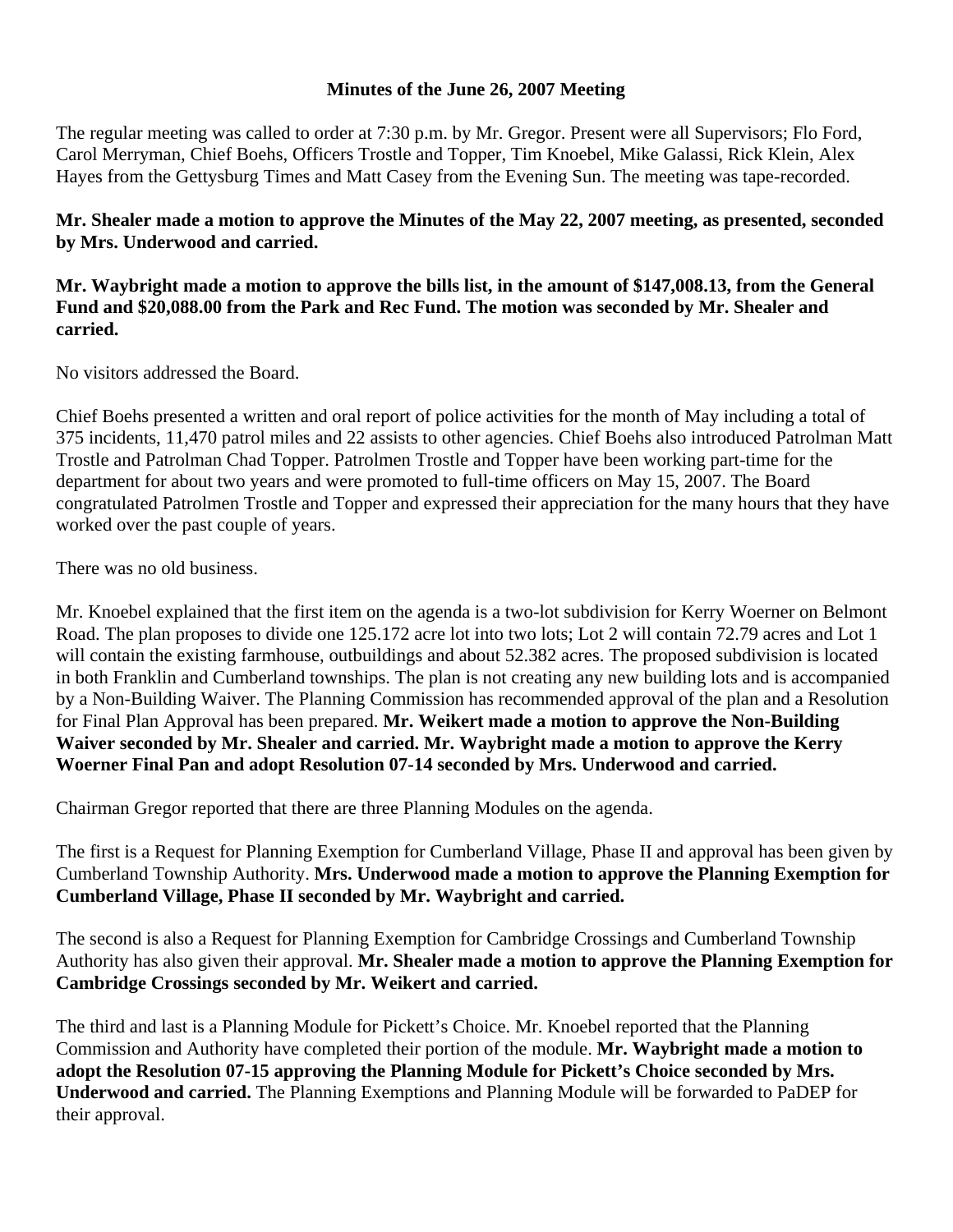The next item on the agenda was a request from Gettysburg Country Club for a release of their financial security by 95%. Mr. Knoebel presented a report of his findings, dated June 26, 2007, and recommended that a total of roughly 60% be released, an amount of \$116,548.40, retaining \$76,440.00 for uncompleted work on the project. **Mr. Shealer made a motion seconded by Mrs. Underwood and carried to approve a release of \$116,548.40 per Mr. Knoebel's recommendation dated June 26, 2007. Mr. Gregor abstained.** 

Mr. Knoebel explained that there are two separate contracts for the township's road work this year. The first is an overlay paving of Herr's Ridge Road from Rt. 30 to Mummasburg Road, just over 1 mile and bids were opened for that project on June 5, 2007. The low bid was from Valley Quarries with a base bid of \$61, 088.30 and various lines and markings totaling \$2,948.00. The total bid is \$64,036.30. The second bid was from C. E. Williams Sons, Inc. in the total amount of \$70,613.35. Mr. Knoebel stated that he feels that the price from Valley Quarries is a very good unit price and recommends awarding the bid to them subject to receipt of bonding and insurance. **Mr. Shealer made a motion to award the bid for overlay paving on Herr's Ridge Road to Valley Quarries, total amount \$64,036.30, subject to receipt and review of bonding and insurance seconded by Mrs. Underwood and carried.** 

Mr. Knoebel reported that the second contract consists of a double seal coat to Knight Road, Horner Road, Swetland Road and Red Rock Road. He added that this had originally been bid as a single seal coat and those bids were opened on June 5, 2007. The project was re-bid for a double seal coat and the new bids were opened this morning and he presented tabulations for this bid. There were two bids submitted from Hammaker East, Ltd., in the amount of \$90,555.72 and Wilson Paving, in the amount of \$102,524.90. Mr. Knoebel recommended that the bid be awarded to Hammaker East, Ltd. subject to receipt of bonding and insurance and he added that the Board must also reject all bids opened on June 5, 2007 for the single seal coat. **Mr. Shealer made a motion to reject all bids for the single seal coat opened on June 5, 2007 seconded by Mr. Weikert and carried.** Mr. Waybright suggested that Freedom Township be contacted in case they would like to pay to have their portion of Horner Road done also while the contractors are there and Mr. Shealer agreed to contact them. **Mrs. Underwood made a motion to award the double seal coat bid to Hammaker East, Ltd., in the amount of \$90,555.72, subject to receipt and review of bonding and insurance seconded by Mr. Shealer and carried.** 

**Mr. Waybright made a motion to approve a request for a thirty-day time extension for approval of The Crossings II Preliminary Plan seconded by Mr. Shealer and carried.** Approval of this plan is now needed by August 9, 2007.

**Mr. Waybright also made a motion to approve a request for a ninety-day extension for approval of the D & L Enterprises Land Development Plan seconded by Mrs. Underwood and carried.** Approval of this plan is now needed by October 5, 2007.

**Mr. Weikert made a motion seconded by Mr. Waybright and carried to approve a Certificate of Appropriateness for Sunny Daze, three single-family homes proposed by Interfaith Housing on Biglerville Road.** HARB has also approved the application.

Chairman Gregor reported that the Board has received two applications for Conditional Use approval from S & A Homes, Inc. for a sanitary sewer pump station in the residential district and RAK-BLK Limited Partnership requesting relief from Section 27-1103 Steep Slope Protection in Cumberland Crossings at The Links at Gettysburg. The hearings were scheduled for Wednesday, July 18, 2007 at 7:00 p.m.

Mrs. Ford reported that Main Street Gettysburg is coordinating a comprehensive wayfinding and directional